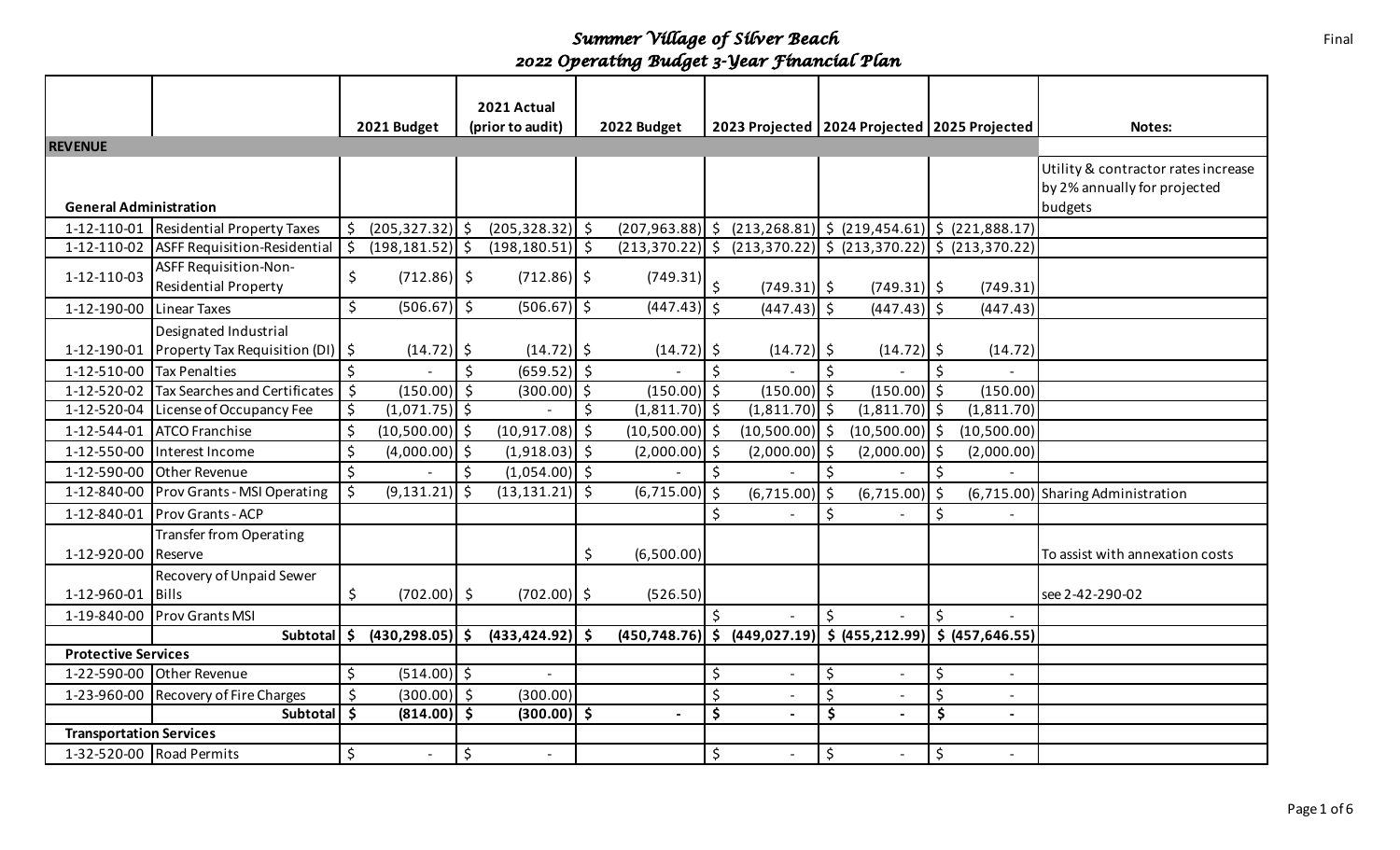|                                   |                                   |                       |                          | 2021 Actual       |         |                 |                |                 |    |                                                       |               |               |                                   |
|-----------------------------------|-----------------------------------|-----------------------|--------------------------|-------------------|---------|-----------------|----------------|-----------------|----|-------------------------------------------------------|---------------|---------------|-----------------------------------|
|                                   |                                   | 2021 Budget           |                          | (prior to audit)  |         | 2022 Budget     |                |                 |    | 2023 Projected   2024 Projected   2025 Projected      |               |               | Notes:                            |
|                                   | Subtotal   \$                     |                       | \$                       |                   | \$      |                 | \$             |                 | \$ |                                                       | \$            |               |                                   |
| <b>Planning &amp; Development</b> |                                   |                       |                          |                   |         |                 |                |                 |    |                                                       |               |               |                                   |
| 1-61-520-01                       | Development Permits               | \$<br>$(1,550.00)$ \$ |                          | $(5,870.00)$ \$   |         | $(1,550.00)$ \$ |                | $(1,550.00)$ \$ |    | $(1,550.00)$ \$                                       |               | (1,550.00)    |                                   |
| 1-61-520-02                       | Fees-Inpsections Group            | \$<br>$(400.00)$ \$   |                          | $(985.68)$ \$     |         | $(800.00)$ \$   |                | $(800.00)$ \$   |    | $(800.00)$ \$                                         |               | (800.00)      |                                   |
| 1-61-520-03                       | Compliance Certificates           | \$<br>$(400.00)$ \$   |                          | $(400.00)$ \$     |         | $(400.00)$ \$   |                | $(400.00)$ \$   |    | $(400.00)$ \$                                         |               | (400.00)      |                                   |
|                                   | Subtotal                          | \$<br>$(2,350.00)$ \$ |                          | $(7,255.68)$ \$   |         | $(2,750.00)$ \$ |                | $(2,750.00)$ \$ |    | $(2,750.00)$ \$                                       |               | (2,750.00)    |                                   |
|                                   | <b>Total Revenue</b>              | (433, 462.05)         | $\overline{\phantom{a}}$ | $(440,980.60)$ \$ |         |                 |                |                 |    | $(453, 498.76)$ \$ $(451, 777.19)$ \$ $(457, 962.99)$ | $\mathsf{\$}$ | (460, 396.55) |                                   |
|                                   |                                   |                       |                          |                   |         |                 |                |                 |    |                                                       |               |               |                                   |
| <b>EXPENSES</b>                   |                                   |                       |                          |                   |         |                 |                |                 |    |                                                       |               |               |                                   |
| Legislative                       |                                   |                       |                          |                   |         |                 |                |                 |    |                                                       |               |               |                                   |
| 2-11-130-00                       | Mayor & Council Benefits (CP   \$ | 25.00                 | \$                       | 17.71             | $\zeta$ | 25.00           | \$             | 25.00           | \$ | 25.00                                                 | \$            | 25.00         |                                   |
|                                   |                                   |                       |                          |                   |         |                 |                |                 |    |                                                       |               |               | Estimating 17 meetings x 1        |
|                                   |                                   |                       |                          |                   |         |                 |                |                 |    |                                                       |               |               | Councillor at \$200 / meeting and |
| 2-11-150-00                       | <b>Council Remuneration</b>       | \$<br>4,800.00        | \$                       | 4,950.00          | \$      | 4,000.00        | $\ddot{\zeta}$ | 4,000.00        | \$ | 4,000.00                                              | \$            | 4,000.00      | annual Technology fee of \$200    |
| 2-11-210-01                       | Council Expense-Mileage           | \$<br>550.00          | \$                       | 413.10            | \$      | 550.00          | \$             | 561.00          | \$ | 572.22                                                | \$            | 583.66        |                                   |
| 2-11-210-03                       | Conference and Meeting Expe       | 1,100.00              | \$                       | 671.27            | $\zeta$ | 1,100.00        | \$             | 2,100.00        | Ś  | 2,100.00                                              | \$            | 2,100.00      |                                   |
| 2-11-210-04                       | Teleconference Meetings           | \$                    |                          |                   | \$      |                 | Ś              |                 | Ś  |                                                       | Š.            |               |                                   |
| 2-11-220-01                       | ASVA Membership                   | \$<br>975.00          | $\zeta$                  | 975.00            | $\zeta$ | 975.00          | \$             | 994.50          | Ś  | 1,014.39                                              | Ŝ.            | 1,034.68      |                                   |
| 2-11-220-02                       | AM/RMA Memberships                | \$<br>900.00          | \$                       | 811.50            | \$      | 918.00          | \$             | 936.36          | Ŝ. | 955.09                                                | \$            | 974.19        |                                   |
| 2-11-220-03                       | FCM Membership                    | \$<br>95.00           | \$                       | 92.82             | $\zeta$ | 109.00          | \$             | 109.00          | \$ | 109.00                                                | \$            | 109.00        |                                   |
| 2-11-220-04                       | Other Council Memberships         | \$                    |                          |                   | $\zeta$ | 200.00          | \$             | 200.00          | \$ | $200.00$ \$                                           |               | 200.00        | <b>APLM</b>                       |
|                                   | <b>Subtotal</b>                   | \$<br>8,445.00        | Ŝ.                       | 7,931.40          | \$      | 7,877.00        | \$             | 8,925.86        | Ś. | 8,975.70                                              | Ŝ.            | 9,026.53      |                                   |
| Administration                    |                                   |                       |                          |                   |         |                 |                |                 |    |                                                       |               |               |                                   |
| 2-12-130-02                       | <b>WCB</b> Expense                | \$<br>200.00          | \$                       | 200.00            | \$      | 200.00          | $\zeta$        | 200.00          | \$ | 200.00                                                | $\zeta$       | 200.00        |                                   |
| 2-12-210-01                       | <b>Admin Travel Expenses</b>      | \$<br>2,500.00        | \$                       | 1,004.67          | \$      | 3,500.00        | \$             | 3,500.00        | \$ | 3,500.00                                              | \$            | 3,500.00      |                                   |
| 2-12-210-02                       | Office Postage                    | \$<br>300.00          | $\zeta$                  | 231.30            | $\zeta$ | 300.00          | \$             | 300.00          | \$ | $300.00$ \$                                           |               | 300.00        |                                   |
| 2-12-210-03                       | Telephone                         | \$<br>360.00          | \$                       | 241.73            | $\zeta$ | 360.00          | \$             | 360.00          | \$ | 360.00                                                | $\zeta$       | 360.00        |                                   |
| 2-12-210-04                       | Web Hosting                       | \$<br>1,050.00        | $\zeta$                  | 1,050.00          | $\zeta$ | 1,050.00        | \$             | 1,050.00        | \$ | 1,050.00                                              | \$            | 1,050.00      |                                   |
| 2-12-220-01                       | Admin Memberships                 | \$<br>190.00          | \$                       | 189.75            | $\zeta$ | 200.00          | \$             | 204.00          | \$ | 208.08                                                | \$            | 212.24        | LGAA, CLGM (shared 3 ways)        |
| 2-12-220-02                       | Advertising/Promotions            | \$                    | \$                       | 261.95            | \$      | 100.00          | \$             | 100.00          | Ś. | 100.00                                                | $\zeta$       | 100.00        |                                   |
| 2-12-230-01                       | Professional Contracted Servil \$ | 48,693.20             | \$                       | 48,343.20         | \$      | 50,152.20       |                | 51,155.24       |    | 52,178.35                                             | Š.            | 53,221.92     |                                   |
| 2-12-230-02                       | <b>Admin Support Services</b>     | \$<br>15,000.00       | Ŝ.                       | 14,655.21         | \$      | 17,826.40       |                | 17,826.40       |    | 17,826.40                                             | Ŝ.            | 17,826.40     |                                   |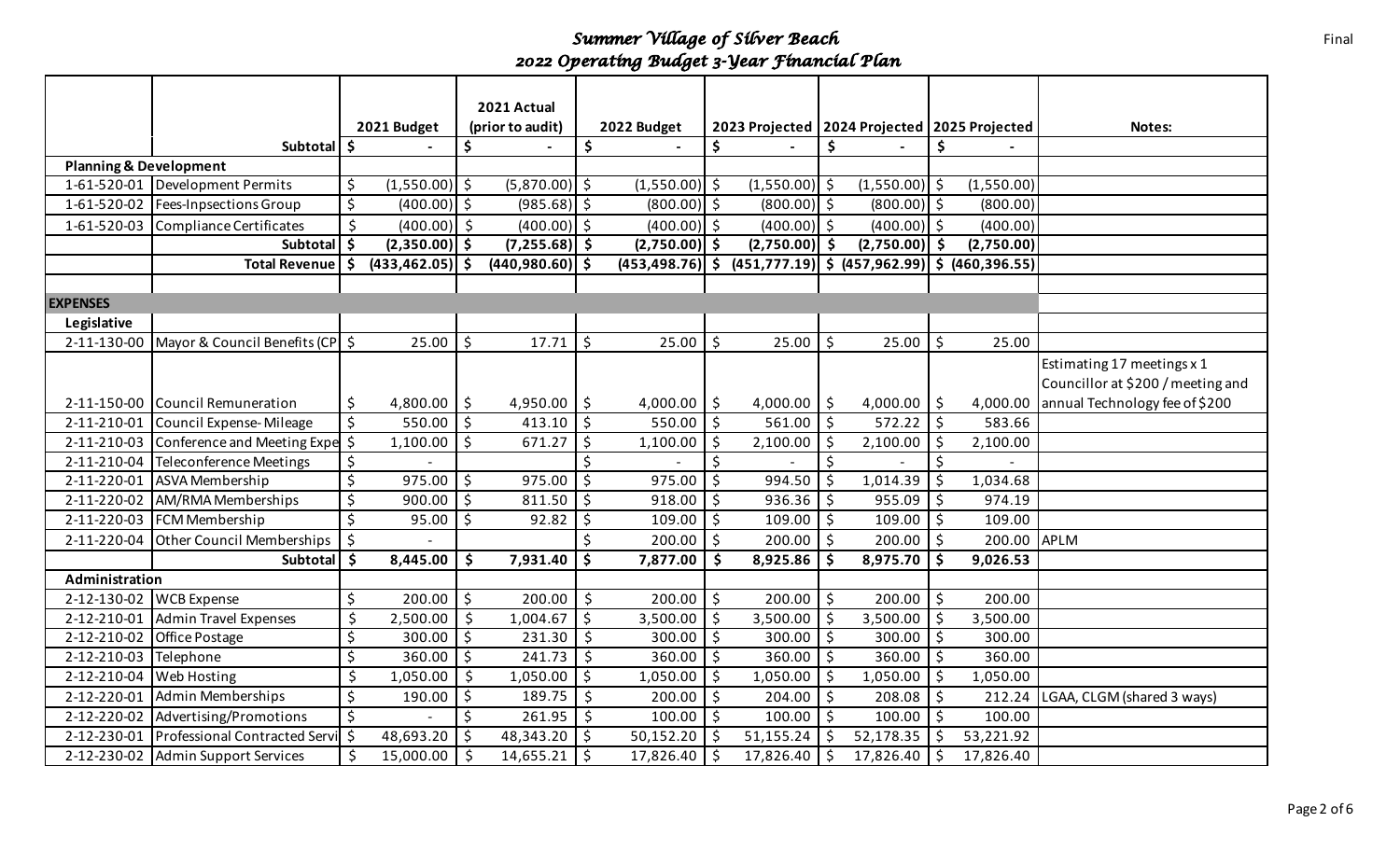|                            |                                  |     |             |     | 2021 Actual              |         |             |    |                                                  |     |                          |         |              |                                   |
|----------------------------|----------------------------------|-----|-------------|-----|--------------------------|---------|-------------|----|--------------------------------------------------|-----|--------------------------|---------|--------------|-----------------------------------|
|                            |                                  |     | 2021 Budget |     | (prior to audit)         |         | 2022 Budget |    | 2023 Projected   2024 Projected   2025 Projected |     |                          |         |              | Notes:                            |
| 2-12-230-03                | <b>Accounting and Audit Fees</b> | Ŝ.  | 5,265.50    | Ŝ.  | 400.00                   | $\zeta$ | 4,925.00    | Ś. | 5,075.00                                         | Ŝ.  | 5,150.00                 | \$      | 5,225.00     |                                   |
|                            |                                  |     |             |     |                          |         |             |    |                                                  |     |                          |         |              | \$1000 extra for any annexation   |
| 2-12-230-04                | Legal Fees                       | \$  | 2,000.00    | \$  | 3,028.90                 | \$      | 3,000.00    | \$ | 2,000.00                                         | -\$ | $2,000.00$   \$          |         | 2,000.00     | assistance                        |
| 2-12-230-05                | <b>Assessment Services</b>       | \$  | 3,000.00    | Ś   | 2,940.40                 | Ŝ.      | 3,000.00    | \$ | 3,000.00                                         | Ŝ.  | 3,000.00                 | Ŝ.      | 3,000.00     |                                   |
|                            |                                  |     |             |     |                          |         |             |    |                                                  |     |                          |         |              | $$161/m$ onth muniware, ~ $$1200$ |
|                            | Computer Licenses & Support      |     |             |     |                          |         |             |    |                                                  |     |                          |         |              | hosting muniware, Office365,      |
|                            |                                  |     |             |     |                          |         |             |    |                                                  |     |                          |         |              | Dropbox, Backups, Agenda          |
| 2-12-230-06                |                                  | \$  | 4,900.00    | -\$ | 5,041.00                 | -\$     | 4,900.00    | \$ | 4,998.00                                         | \$  | 5,097.96                 | \$      | 5,199.92     | <b>iCompass</b>                   |
| 2-12-230-07                | Computer Expenses                |     |             |     |                          |         |             |    |                                                  | \$  |                          | \$      |              |                                   |
| 2-12-239-00                | <b>Election Expense</b>          | \$  | 3,000.00    | Ś   | 1,694.48                 |         |             |    |                                                  |     |                          |         |              |                                   |
| 2-12-260-00                | Admin Office Rental              | \$  | 12,000.00   | Ŝ.  | 12,000.00                | \$      | 12,000.00   | \$ | 12,000.00                                        | \$  | 12,000.00                | -\$     | 12,000.00    |                                   |
| 2-12-270-00                | <i><u><b>Insurance</b></u></i>   | \$  | 4,000.00    | Ś   | 3,981.28                 | \$      | 4,350.00    | \$ | 4,437.00                                         | \$  | 4,525.74                 | \$      | 4,616.25     |                                   |
| 2-12-510-01                | Office Supplies                  | \$  | 200.00      | \$  | 116.42                   | \$      | 200.00      | \$ | 200.00                                           | \$  | 200.00                   | \$      | 200.00       |                                   |
| 2-12-510-03                | Land Titles Searches             | Ś.  | 50.00       | \$. | $\overline{\phantom{0}}$ | \$      | 50.00       | \$ | 50.00                                            | Ś.  | 50.00                    | \$      | 50.00        |                                   |
| 2-12-510-04                | Canada Day Celebrations          |     |             |     |                          |         |             | \$ |                                                  | \$  |                          |         |              |                                   |
| 2-12-580-00                | <b>Books and Subscriptions</b>   | \$. |             |     |                          | \$      |             | \$ |                                                  | \$  | $\overline{\phantom{a}}$ | \$      |              |                                   |
| 2-12-590-00                | Conference and Meeting Expe      |     |             | \$  |                          | \$      |             | \$ |                                                  | \$  |                          | $\zeta$ |              |                                   |
|                            |                                  |     |             |     |                          |         |             |    |                                                  |     |                          |         |              | \$60 per property for PLWA, \$20  |
|                            |                                  |     |             |     |                          |         |             |    |                                                  |     |                          |         |              | Wreath Remembrance Day, \$200     |
|                            |                                  |     |             |     |                          |         |             |    |                                                  |     |                          |         |              | Mulhurst Daze, \$500 Public Works |
| 2-12-770-00                | Donations and Honoraria          | \$  | 4,800.00    | \$  | 4,850.00                 | \$      | 7,620.00    | \$ | 7,620.00                                         | \$  | 7,620.00                 | \$      | 7,620.00     | Volunteer                         |
| 2-12-814-00                | <b>Bank Charges</b>              | \$  | 900.00      | Ŝ.  | 757.43                   | \$      | 900.00      | Ś. | 900.00                                           | Ś.  | 900.00                   | \$      | 900.00       |                                   |
| 2-12-990-00                | Admin Amortization               | \$  |             |     |                          |         |             | \$ |                                                  |     |                          | \$      |              |                                   |
| 2-12-900-00                | Other Admin Adjustments          |     |             |     |                          |         |             |    |                                                  |     |                          |         |              |                                   |
|                            | Subtotal                         | Ŝ.  | 108,408.70  |     | 100,987.72               | Ŝ.      | 114,633.60  | Ś. | 114,975.64                                       | Ś.  | 116,266.53               |         | \$117,581.73 |                                   |
| <b>Protective Services</b> |                                  |     |             |     |                          |         |             |    |                                                  |     |                          |         |              |                                   |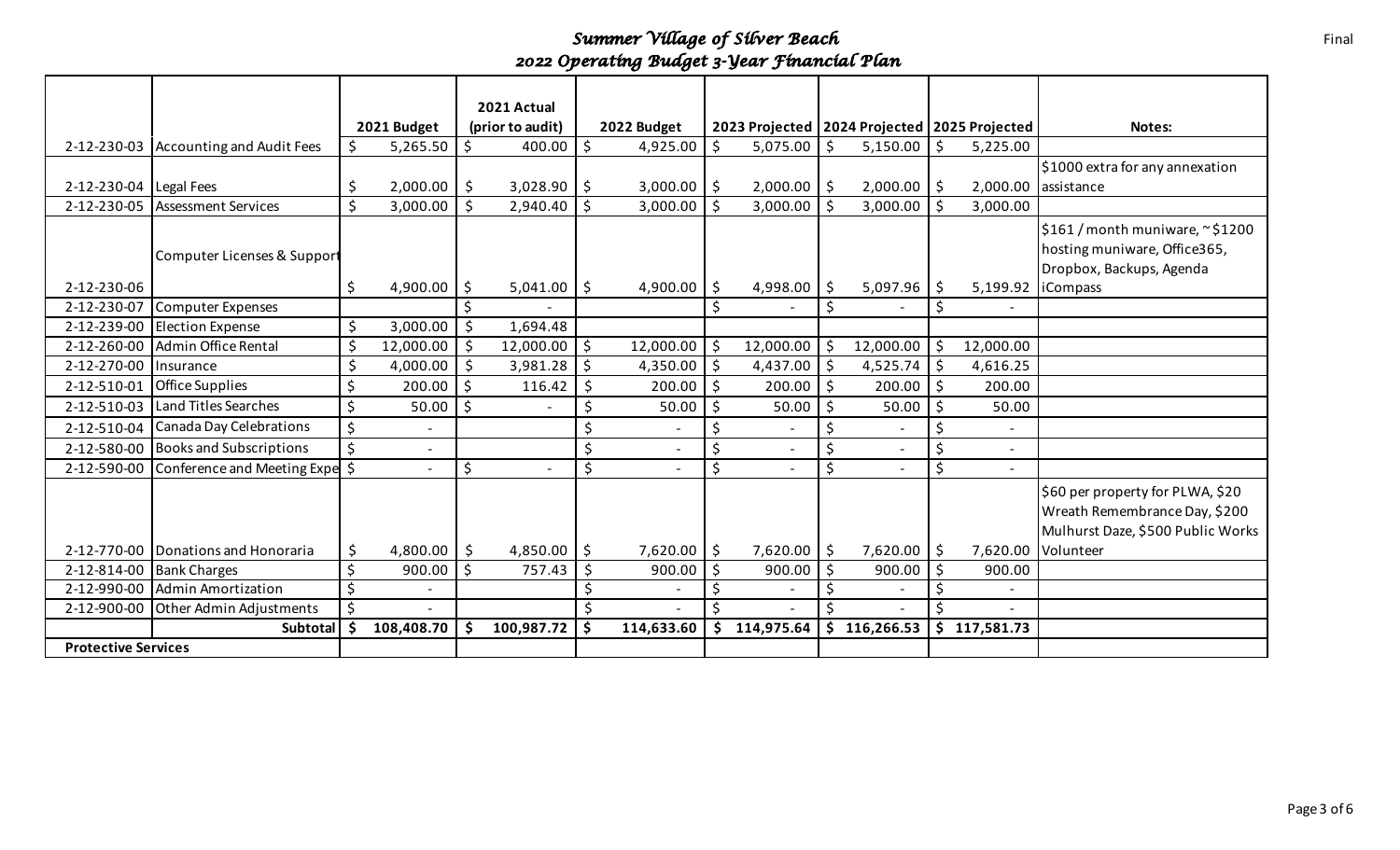|                                |                                                            |                    |             | 2021 Actual<br>(prior to audit) |           | 2022 Budget |                  |         |                | 2023 Projected   2024 Projected   2025 Projected |                 |          |           | Notes:                                                                                                                                                                                                                                   |
|--------------------------------|------------------------------------------------------------|--------------------|-------------|---------------------------------|-----------|-------------|------------------|---------|----------------|--------------------------------------------------|-----------------|----------|-----------|------------------------------------------------------------------------------------------------------------------------------------------------------------------------------------------------------------------------------------------|
|                                |                                                            |                    | 2021 Budget |                                 |           |             |                  |         |                |                                                  |                 |          |           |                                                                                                                                                                                                                                          |
| 2-21-350-00                    | Enhanced Policing & Bylaw<br>Enforcement                   | \$                 | 29,633.00   | \$                              | 27,533.64 | S.          | $31,534.00$   \$ |         | 33,427.00      | $\vert$ \$                                       | 37,228.00       | Ŝ.       | 37,228.00 | RCMP Support Staff \$2,000<br>Enhanced RCMP: \$20,000 (~188<br>hours). Reduced # of hours by ~24<br>because of increased rate Enhanced<br>RCMP \$102 / hour Jan - March,<br>\$106/hr after March; Bylaw<br>\$3,840; Police Funding Model |
|                                | Protective Services -                                      |                    |             |                                 |           |             |                  |         |                |                                                  |                 |          |           |                                                                                                                                                                                                                                          |
| 2-22-900-00                    | Amortization                                               |                    |             |                                 |           |             |                  |         |                |                                                  |                 |          |           |                                                                                                                                                                                                                                          |
| 2-23-300-01                    | Fire Response Services                                     | \$                 | 300.00      | \$                              | 600.00    |             |                  | \$      |                | $\zeta$                                          | $\sim$          | \$       |           | Recovered see 1-23-960-00                                                                                                                                                                                                                |
|                                | Fire Protection & Ice Water                                |                    |             |                                 |           |             |                  |         |                |                                                  |                 |          |           | Fire Protection plus Ice/Water                                                                                                                                                                                                           |
| 2-23-300-02                    | Rescue                                                     | \$                 | 8,150.00    | \$                              | 8,148.76  | \$          | 8,300.00         | \$      | 8,549.00       | \$                                               | 8,805.47        | \$       | 9,069.63  | Rescue; 3% increase per year                                                                                                                                                                                                             |
|                                | <b>Emergency Management</b>                                |                    |             |                                 |           |             |                  |         |                |                                                  |                 |          |           |                                                                                                                                                                                                                                          |
| 2-24-300-03                    | <b>Services</b>                                            | \$                 | 2,500.00    | \$                              | 2,293.58  | \$          | $2,300.00$   \$  |         | 2,300.00       | \$                                               | $2,300.00$   \$ |          | 2,300.00  |                                                                                                                                                                                                                                          |
|                                | <b>Subtotal</b>                                            | S.                 | 40,583.00   | $\ddot{\bm{\zeta}}$             | 38,575.98 | \$          | 42,134.00        | \$      | 44,276.00      | Ŝ.                                               | 48,333.47       | \$       | 48,597.63 |                                                                                                                                                                                                                                          |
|                                |                                                            |                    |             |                                 |           |             |                  |         |                |                                                  |                 |          |           |                                                                                                                                                                                                                                          |
|                                |                                                            |                    |             |                                 |           |             |                  |         |                |                                                  |                 |          |           |                                                                                                                                                                                                                                          |
| <b>Transportation Services</b> |                                                            |                    |             |                                 |           |             |                  |         |                |                                                  |                 |          |           |                                                                                                                                                                                                                                          |
|                                | 2-32-250-00 Equipment Repair and Mainte \$                 |                    |             | \$                              | 202.50    |             |                  | \$      | $\blacksquare$ | \$                                               | $\sim$          | \$       |           |                                                                                                                                                                                                                                          |
|                                |                                                            |                    |             |                                 |           |             |                  |         |                |                                                  |                 |          |           | Snowploughing, sanding, street                                                                                                                                                                                                           |
| 2-32-250-01                    | Road Maintenance                                           | \$                 | 6,000.00    | \$                              | 4,240.00  | \$          | 5,000.00         | \$.     | 5,100.00       | \$.                                              | 5,202.00        | Ŝ.       | 5,306.04  | sweeping                                                                                                                                                                                                                                 |
| 2-32-520-00                    | Fuel & Supplies                                            | $\zeta$            | 200.00      | $\zeta$                         | 191.31    | $\zeta$     | 300.00           | $\zeta$ | 300.00         | $\mathsf{S}$                                     | 300.00          | $\zeta$  | 300.00    |                                                                                                                                                                                                                                          |
| 2-32-540-00                    | Street lights                                              | \$                 | 3,900.00    | \$                              | 3,914.98  | \$          | 4,000.00         | \$      | 4,080.00       | \$                                               | 4,161.60        | \$       | 4,244.83  |                                                                                                                                                                                                                                          |
| 2-97-900-00                    | <b>Transportation Amortization</b>                         |                    |             |                                 |           |             |                  |         |                | \$                                               |                 | \$       |           |                                                                                                                                                                                                                                          |
|                                | <b>Subtotal</b><br><b>Environmental Treatment Services</b> | $\mathsf{\hat{S}}$ | 10,100.00   | \$                              | 8,548.79  | \$          | 9,300.00         | \$      | 9,480.00       | \$                                               | 9,663.60        | \$       | 9,850.87  |                                                                                                                                                                                                                                          |
|                                |                                                            |                    |             |                                 |           |             |                  |         |                |                                                  |                 |          |           |                                                                                                                                                                                                                                          |
| 2-42-290-01                    | Wastewater Services Operation                              |                    | 26,000.00   | \$                              | 25,045.16 | \$          | 26,000.00        | \$      | 26,000.00      | Ŝ.<br>$\zeta$                                    | 26,000.00       | \$<br>Ś. | 26,000.00 |                                                                                                                                                                                                                                          |
| 2-42-290-02                    | NEPLRSC Unpaid Sewer Bills                                 | \$                 | 702.00      | $\ddot{\mathsf{S}}$             | 702.00    | \$          | $526.50$   \$    |         |                |                                                  |                 |          |           | Recovered by 1-12-960-01                                                                                                                                                                                                                 |
| 2-43-290-01                    | Garbage-Contracted Services                                | \$                 | 16,942.92   | $\zeta$                         | 16,577.92 | \$          | 9,300.00         | \$      | 9,486.00       | Ŝ.                                               | 9,675.72        | Ś.       | 9,869.23  | Negotiated new contract                                                                                                                                                                                                                  |
| 2-43-290-02                    | Landfill Costs                                             | \$                 | 3,000.00    | \$                              | 2,985.33  | \$          | $3,000.00$   \$  |         | 3,060.00       | \$                                               | 3,121.20        | -\$      | 3,183.62  |                                                                                                                                                                                                                                          |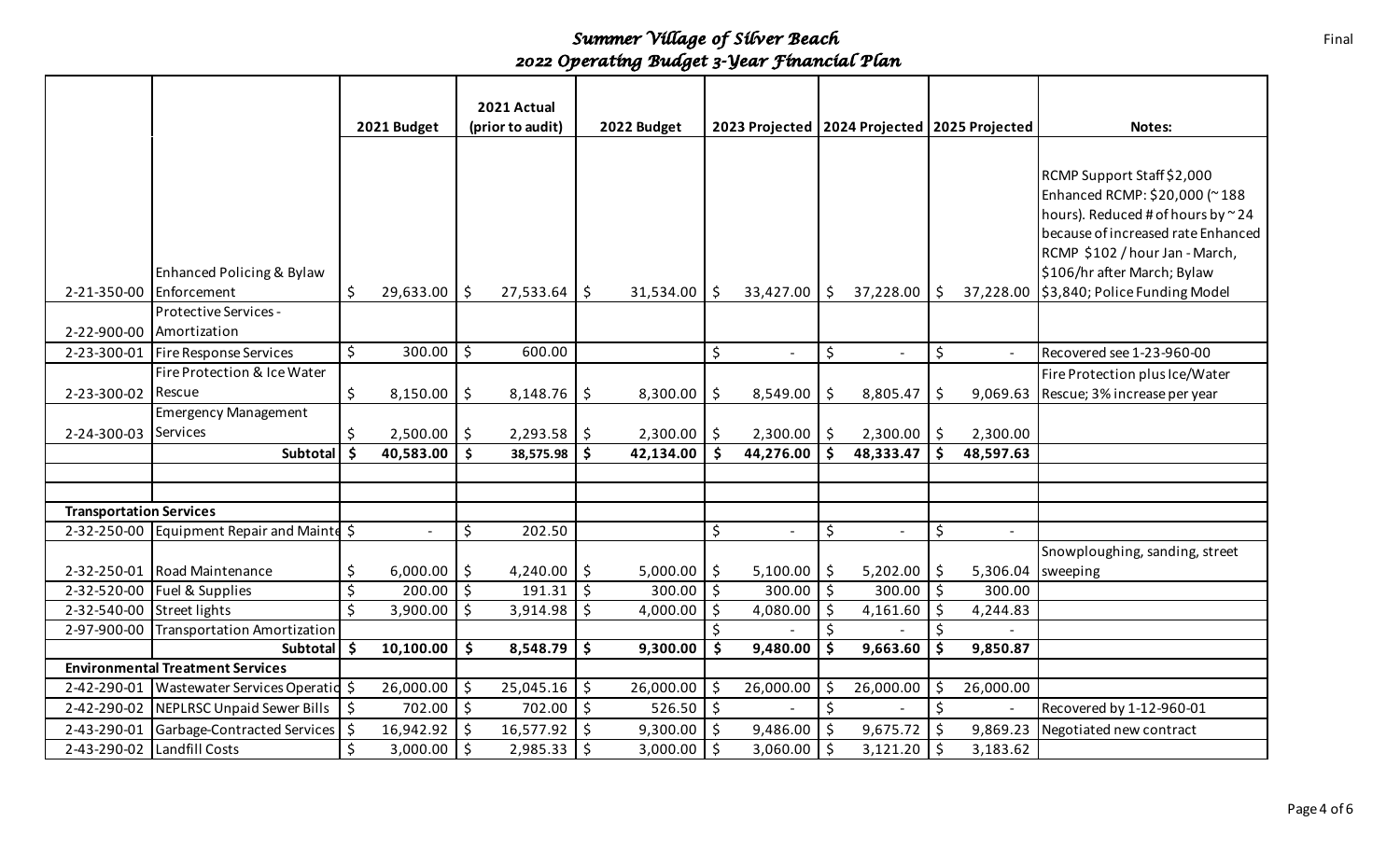|                                   |                                           |         |             |                    | 2021 Actual      |         |             |         |                                                  |          |                 |    |                  |                                       |
|-----------------------------------|-------------------------------------------|---------|-------------|--------------------|------------------|---------|-------------|---------|--------------------------------------------------|----------|-----------------|----|------------------|---------------------------------------|
|                                   |                                           |         | 2021 Budget |                    | (prior to audit) |         | 2022 Budget |         | 2023 Projected   2024 Projected   2025 Projected |          |                 |    |                  | Notes:                                |
|                                   |                                           |         |             |                    |                  |         |             |         |                                                  |          |                 |    |                  | Previously Big Bin service; 1 Large   |
|                                   |                                           |         |             |                    |                  |         |             |         |                                                  |          |                 |    |                  | Item Collection; Mulhurst Transfer    |
|                                   | 2-43-290-03 Extra Garbage                 | \$      | 4,000.00    | \$                 | $3,247.19$ \$    |         | 3,500.00    | \$      | 3,570.00                                         | -\$      | 3,641.40        | Ŝ. | 3,714.23 Station |                                       |
|                                   | Subtotal                                  | Ŝ.      | 50,644.92   | \$                 | 48,557.60        | \$      | 42,326.50   | \$      | 42,116.00                                        |          | 42,438.32       | \$ | 42,767.09        |                                       |
| <b>Planning &amp; Development</b> |                                           |         |             |                    |                  |         |             | \$      |                                                  | \$       |                 | \$ |                  |                                       |
|                                   |                                           |         |             |                    |                  |         |             |         |                                                  |          |                 |    |                  | SDAB Agreement: \$480 / year, Dev     |
|                                   |                                           |         |             |                    |                  |         |             |         |                                                  |          |                 |    |                  | Officer \$408 for onsite; Subdivision |
|                                   |                                           |         |             |                    |                  |         |             |         |                                                  |          |                 |    |                  | costs now only on an as-needed        |
|                                   |                                           |         |             |                    |                  |         |             |         |                                                  |          |                 |    |                  | basis (no min. annual fee);           |
|                                   | 2-61-230-00 Planning Services             | \$.     | 1,800.00    | $\ddot{\varsigma}$ | $11,617.87$   \$ |         | 7,300.00    | \$      | $1,800.00$   \$                                  |          | $1,800.00$   \$ |    | 1,800.00         | Annexation (MPS)                      |
|                                   | Subtotal                                  | \$      | 1,800.00    | \$                 | 11,617.87        | -\$     | 7,300.00    | Ŝ.      | 1,800.00                                         | <b>S</b> | $1,800.00$ \$   |    | 1,800.00         |                                       |
| <b>Recreation &amp; Culture</b>   |                                           |         |             |                    |                  |         |             |         |                                                  |          |                 |    |                  |                                       |
|                                   |                                           |         |             |                    |                  |         |             |         |                                                  |          |                 |    |                  | Summer Students monitored by          |
|                                   |                                           |         |             |                    |                  |         |             |         |                                                  |          |                 |    |                  | Kim Falkenberg. Cost: \$16.00/hr -    |
|                                   |                                           |         |             |                    |                  |         |             |         |                                                  |          |                 |    |                  | 10 days- 6 hr/day; \$960.00 plus      |
| 2-72-130-00                       | Summer Student                            | \$      | 1,000.00    | \$                 | 336.26           | \$      | 1,000.00    | \$      | 1,000.00                                         | -\$      | 1,000.00        | -Ś | 1,000.00         | cpp/ei                                |
| 2-72-510-00                       | Parks Supplies                            | \$      | 1,000.00    | $\mathsf{\dot{S}}$ | 327.63           | $\zeta$ | 1,000.00    | $\zeta$ | 1,000.00                                         | Ŝ.       | $1,000.00$ \$   |    | 1,000.00         | includes~\$500 for paint and brushe   |
|                                   |                                           |         |             |                    |                  |         |             |         |                                                  |          |                 |    |                  |                                       |
|                                   |                                           |         |             |                    |                  |         |             |         |                                                  |          |                 |    |                  | Grass cutting, playground             |
|                                   |                                           |         |             |                    |                  |         |             |         |                                                  |          |                 |    |                  | inspection / maintenance, clean       |
|                                   |                                           |         |             |                    |                  |         |             |         |                                                  |          |                 |    |                  | bathrooms, \$3000 tree cutting        |
|                                   |                                           |         |             |                    |                  |         |             |         |                                                  |          |                 |    |                  | (two days), Buoys: Chain and          |
|                                   |                                           |         |             |                    |                  |         |             |         |                                                  |          |                 |    |                  | hardware replacement: \$179.00, 2     |
|                                   |                                           |         |             |                    |                  |         |             |         |                                                  |          |                 |    |                  | new anchors \$90.00 \$0 install /     |
| 2-74-200-00                       | Contracted Services                       | S.      | 12,300.00   | \$.                | 10,252.84        | \$      | 13,500.00   | \$.     | 13,770.00                                        | \$.      | 14,045.40       | \$ | 14,326.31        | remove;                               |
|                                   | Equipment Repair and                      |         |             |                    |                  |         |             |         |                                                  |          |                 |    |                  |                                       |
| 2-74-750-00                       | Maintenance                               |         |             | \$                 | 385.53           |         |             | \$      |                                                  | S        |                 | \$ |                  |                                       |
| 2-77-220-00                       | <b>YRL Membership</b>                     | \$      | 286.00      | $\zeta$            | 289.90           | \$      | 308.00      | $\zeta$ | 314.16                                           | \$       | 320.44          | \$ | 326.85           |                                       |
| 2-72-900-00                       | Parks Amortization                        | $\zeta$ |             |                    |                  | $\zeta$ |             | $\zeta$ |                                                  | Ś        |                 | \$ |                  |                                       |
|                                   | Subtotal                                  | \$.     | 14,586.00   | \$                 | 11,592.16        | \$      | 15,808.00   | Ś       | 16,084.16                                        |          | 16,365.84       | \$ | 16,653.16        |                                       |
| <b>Fiscal Services</b>            |                                           |         |             |                    |                  |         |             |         |                                                  |          |                 |    |                  |                                       |
|                                   | 2-81-745-01 School Requisition - Resident |         | 198,181.52  |                    | 198,181.52       | \$      | 213,370.22  |         | 213,370.22                                       |          | \$213,370.22    | \$ | 213,370.22       |                                       |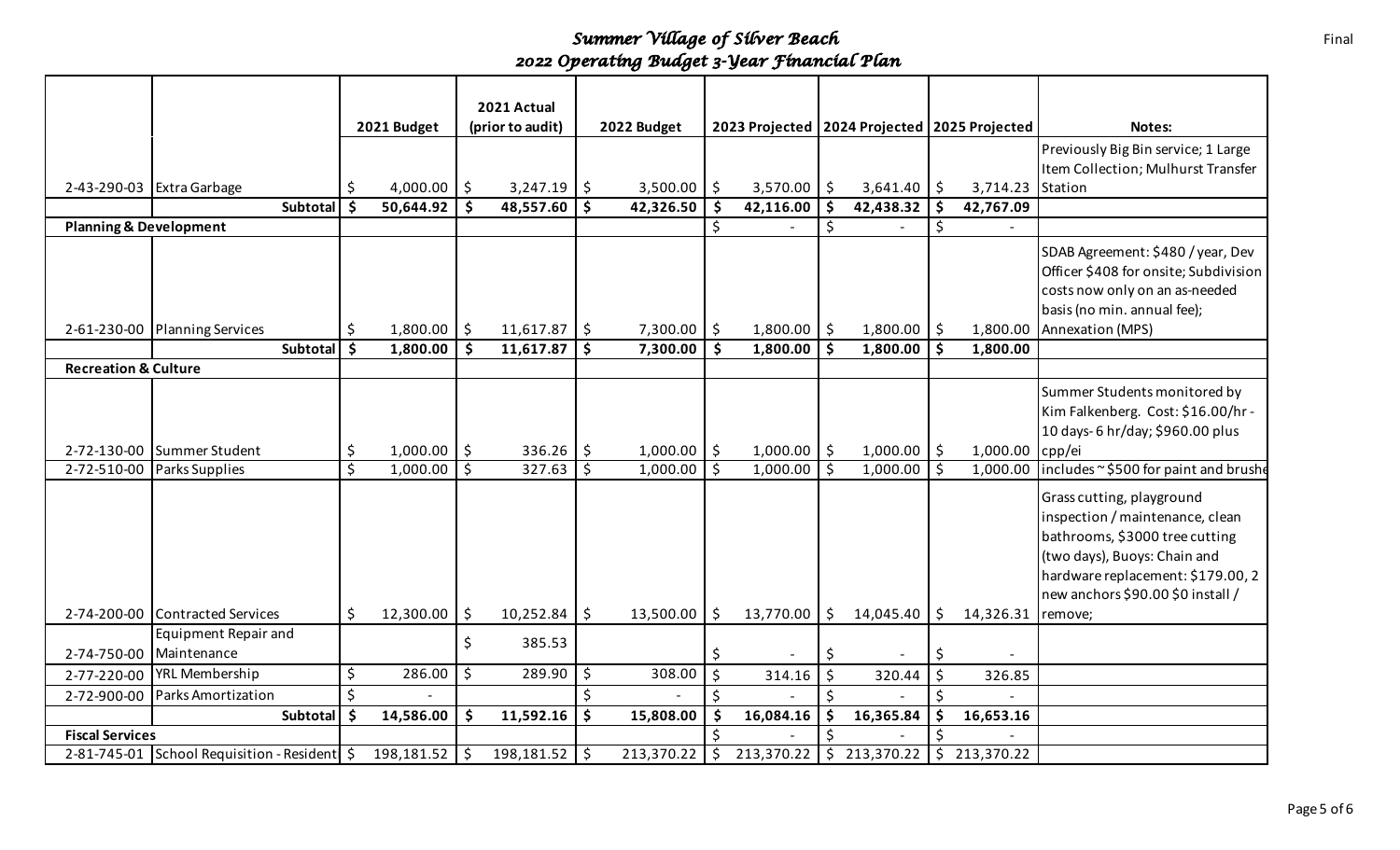|                                                                    |                                                  |    |             |    | 2021 Actual              |               |             |                           |                                      |                           |                                                   |         |                |            |
|--------------------------------------------------------------------|--------------------------------------------------|----|-------------|----|--------------------------|---------------|-------------|---------------------------|--------------------------------------|---------------------------|---------------------------------------------------|---------|----------------|------------|
|                                                                    |                                                  |    | 2021 Budget |    | (prior to audit)         |               | 2022 Budget |                           |                                      |                           | 2023 Projected   2024 Projected   2025 Projected  |         |                | Notes:     |
|                                                                    | 2-81-745-02 School Requisition - Non Resil \$    |    | 712.86      | Ś. | 712.86                   | $\zeta$       | 749.31      | $\zeta$                   | 749.31                               | $\mathsf{\dot{S}}$        | 749.31                                            | $\zeta$ | 749.31         |            |
| 2-81-745-04                                                        | Designated Industrial Property Tax Requisition ( |    |             |    |                          | $0$ \$        |             |                           |                                      |                           |                                                   |         |                |            |
|                                                                    | Subtotal   \$                                    |    | 198,894.38  | Ś. | 198,894.38               | \$            | 214,119.53  |                           |                                      |                           | $\frac{1}{2}$ 214,119.53 $\frac{1}{2}$ 214,119.53 |         | \$214,119.53   |            |
| <b>Other Services Functions</b>                                    |                                                  |    |             |    |                          |               |             |                           |                                      |                           |                                                   |         |                |            |
|                                                                    | 2-97-764-00 Operating Reserve                    |    |             | \$ | $\overline{\phantom{a}}$ |               |             |                           |                                      |                           |                                                   |         |                |            |
|                                                                    | Subtotal \$                                      |    |             | \$ |                          | \$            |             | \$                        |                                      | \$                        |                                                   | \$      |                |            |
|                                                                    | <b>Total Expenses</b>                            | \$ | 433,462.00  | \$ | 426,705.90               | $\mathsf{\$}$ | 453,498.63  |                           | \$451,777.19                         |                           | 5457,962.99                                       | \$      | 460,396.55     |            |
|                                                                    | (Surplus)/Deficit 5                              |    | $(0.05)$ \$ |    | $(14, 274.70)$ \$        |               | $(0.13)$ \$ |                           | 0.00                                 | $\mathsf{\hat{S}}$        | $(0.00)$ \$                                       |         | (0.00)         |            |
|                                                                    |                                                  |    |             |    |                          |               |             |                           |                                      |                           |                                                   |         |                | 2022-04-25 |
|                                                                    | Mayor                                            |    |             |    |                          | <b>CAO</b>    |             |                           |                                      |                           |                                                   |         |                | Date       |
|                                                                    |                                                  |    |             |    |                          |               |             |                           |                                      |                           |                                                   |         |                |            |
|                                                                    |                                                  |    |             |    |                          |               |             |                           |                                      |                           |                                                   |         |                |            |
|                                                                    |                                                  |    |             |    |                          |               |             |                           |                                      |                           |                                                   |         |                |            |
|                                                                    |                                                  |    |             |    |                          |               |             |                           |                                      |                           |                                                   |         |                |            |
|                                                                    |                                                  |    |             |    |                          |               |             |                           |                                      |                           |                                                   |         |                |            |
| <b>Increase in Property Taxes:</b>                                 |                                                  |    |             |    |                          | \$            | 2,636.56    | $\boldsymbol{\mathsf{S}}$ | 5,304.93                             | $\mathfrak{S}$            | 6,185.80                                          | \$      | 2,433.56       |            |
|                                                                    | Municipal Average Tax Increase / 115 properties  |    |             |    |                          | \$            | 22.93       | \$                        | 46.13                                | -\$                       | 53.79                                             | \$      | 21.16          |            |
|                                                                    | Municipal current year average taxes:            |    |             |    |                          | \$            | 1,808.38    | \$                        | 1,854.51                             | \$                        | 1,908.30                                          |         | 1,929.46       |            |
|                                                                    | Municipal last year average taxes:               |    |             |    |                          | \$            | 1,785.45    | \$                        | 1,808.38                             | \$                        | 1,854.51                                          | \$      | 1,908.30       |            |
|                                                                    | Municipal average % increase from last year      |    |             |    |                          |               | 1.28%       |                           | 2.55%                                |                           | 2.90%                                             |         | 1.11%          |            |
|                                                                    |                                                  |    |             |    |                          |               |             |                           |                                      |                           |                                                   |         |                |            |
| <b>Increase in Education Tax:</b>                                  |                                                  |    |             |    |                          | \$            | 15,225.15   | $\frac{1}{2}$             |                                      | \$                        | $\blacksquare$                                    | \$      | $\sim$         |            |
|                                                                    | Education Average Tax Increase / 115 properties  |    |             |    |                          | \$            | 132.39      | \$                        |                                      | $\boldsymbol{\mathsf{S}}$ |                                                   | \$      | $\blacksquare$ |            |
|                                                                    | Education current year average taxes:            |    |             |    |                          | \$            | 1,855.39    | \$                        | 1,855.39                             | \$                        | 1,855.39                                          |         | 1,855.39       |            |
|                                                                    | Education last year average taxes:               |    |             |    |                          | \$            | 1,723.32    | \$                        | 1,855.39                             | $\mathfrak{L}$            | 1,855.39                                          |         | 1,855.39       |            |
|                                                                    | Education average % increase from last year      |    |             |    |                          |               | 7.68%       |                           | $0.00\%$                             |                           | 0.00%                                             |         | 0.00%          |            |
|                                                                    |                                                  |    |             |    |                          |               |             |                           |                                      |                           |                                                   |         |                |            |
| Combined municipal and education average % increase from last year |                                                  |    |             |    | 4.43%                    |               | 1.26%       |                           | 1.45%                                |                           | 0.56%                                             |         |                |            |
|                                                                    |                                                  |    |             |    |                          |               |             |                           |                                      |                           |                                                   |         |                |            |
| Accumulated surplus / deficit:                                     |                                                  |    |             |    |                          |               |             |                           |                                      |                           |                                                   |         |                |            |
| Unrestricted & Restricted surplus & Equity in TCA                  |                                                  |    |             | \$ | $2,703,221$   \$         |               |             |                           | $2,703,221$ $\binom{6}{5}$ 2,703,221 | \$                        | 2,703,221                                         |         |                |            |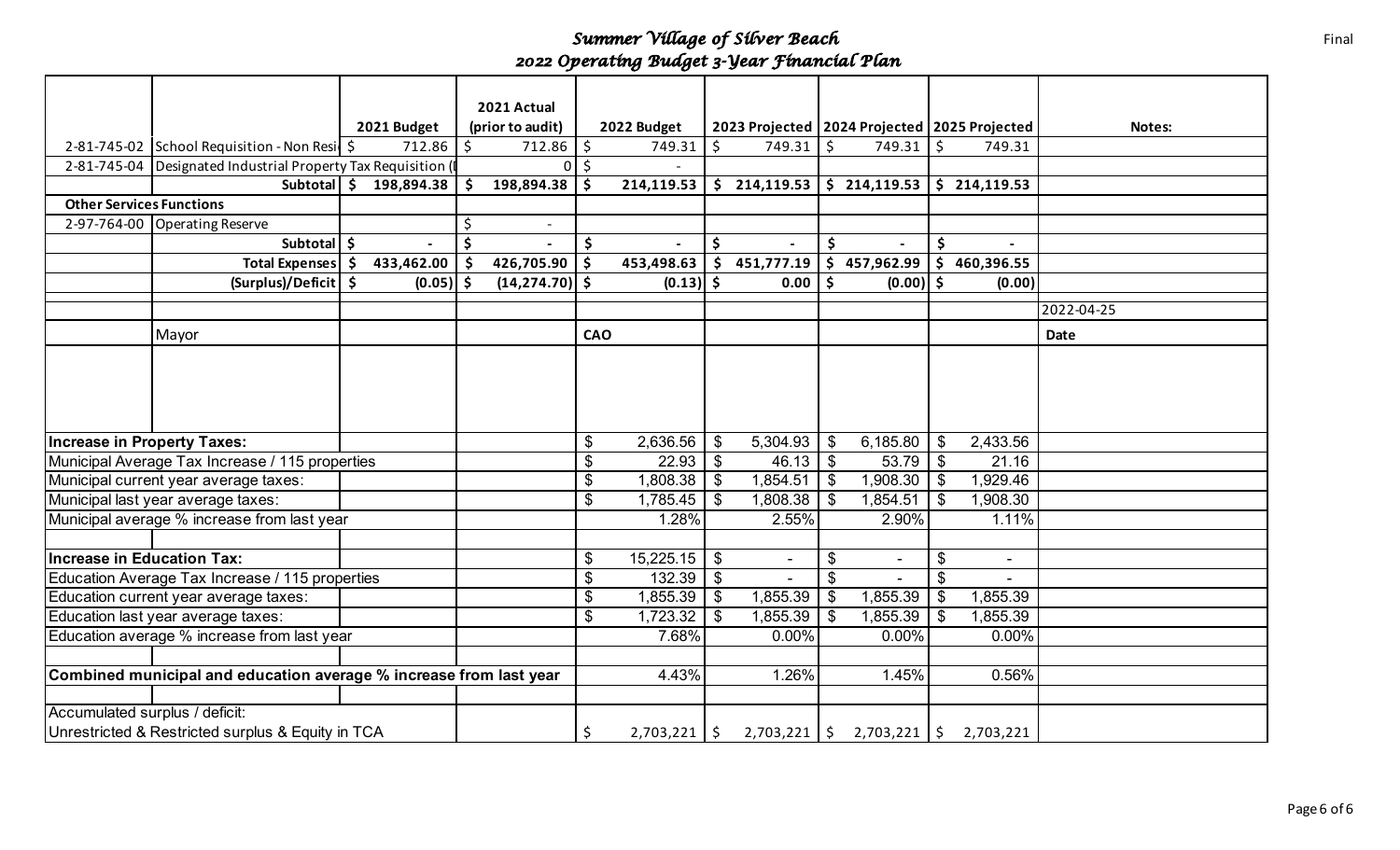## *Summer Village of Silver Beach 2022 Capital Budget and*

# *5-Year Capital Plan Worksheet*

| <b>Planned Capital Additions</b>      | 2,022  | 2,023      | 2,024  | 2,025  | 2,026     | 2,027  |
|---------------------------------------|--------|------------|--------|--------|-----------|--------|
| Council                               |        |            |        |        |           |        |
|                                       |        |            |        |        |           |        |
| Administration                        |        |            |        |        |           |        |
| Other capital costs like office       |        |            |        |        |           |        |
| equipment currently covered           |        |            |        |        |           |        |
| through agreement with Sundance       |        |            |        |        |           |        |
| <b>Beach</b>                          |        |            |        |        |           |        |
|                                       |        |            |        |        |           |        |
| <b>Public Works</b>                   |        |            |        |        |           |        |
| No equipment required as work         |        |            |        |        |           |        |
| completed through contractors         |        |            |        |        |           |        |
|                                       |        |            |        |        |           |        |
| Water/Watewater                       |        |            |        |        |           |        |
| Water - homeowners use wells          |        |            |        |        |           |        |
| Wastewater - commission manages       |        |            |        |        |           |        |
| capital upgrades                      |        |            |        |        |           |        |
|                                       |        |            |        |        |           |        |
| <b>Streets</b>                        |        |            |        |        |           |        |
|                                       |        |            |        |        |           |        |
| Paving                                |        |            |        |        | 1,500,000 |        |
| Road repairs                          | 40,000 |            |        |        |           |        |
| <b>Crack Sealing</b>                  | 15,000 | 15,000     | 15,000 | 15,000 |           | 15,000 |
| Radar Speed Signs (2)                 |        |            |        |        |           |        |
| Guard Rail - inspect and possible     |        |            |        |        |           |        |
| replacement of posts                  |        |            |        |        |           |        |
| Alley Repair (behind ~#4 - 12 Silver  |        |            |        |        |           |        |
| Beach)                                |        | Need quote |        |        |           |        |
| Ditch Maintenance on #6 Street Road   |        |            |        |        |           |        |
| Allowance (restore grade so it drains |        |            |        |        |           |        |
| through ditch to lake)                |        |            |        |        |           |        |
|                                       |        |            |        |        |           |        |
|                                       |        |            |        |        |           |        |
|                                       |        |            |        |        |           |        |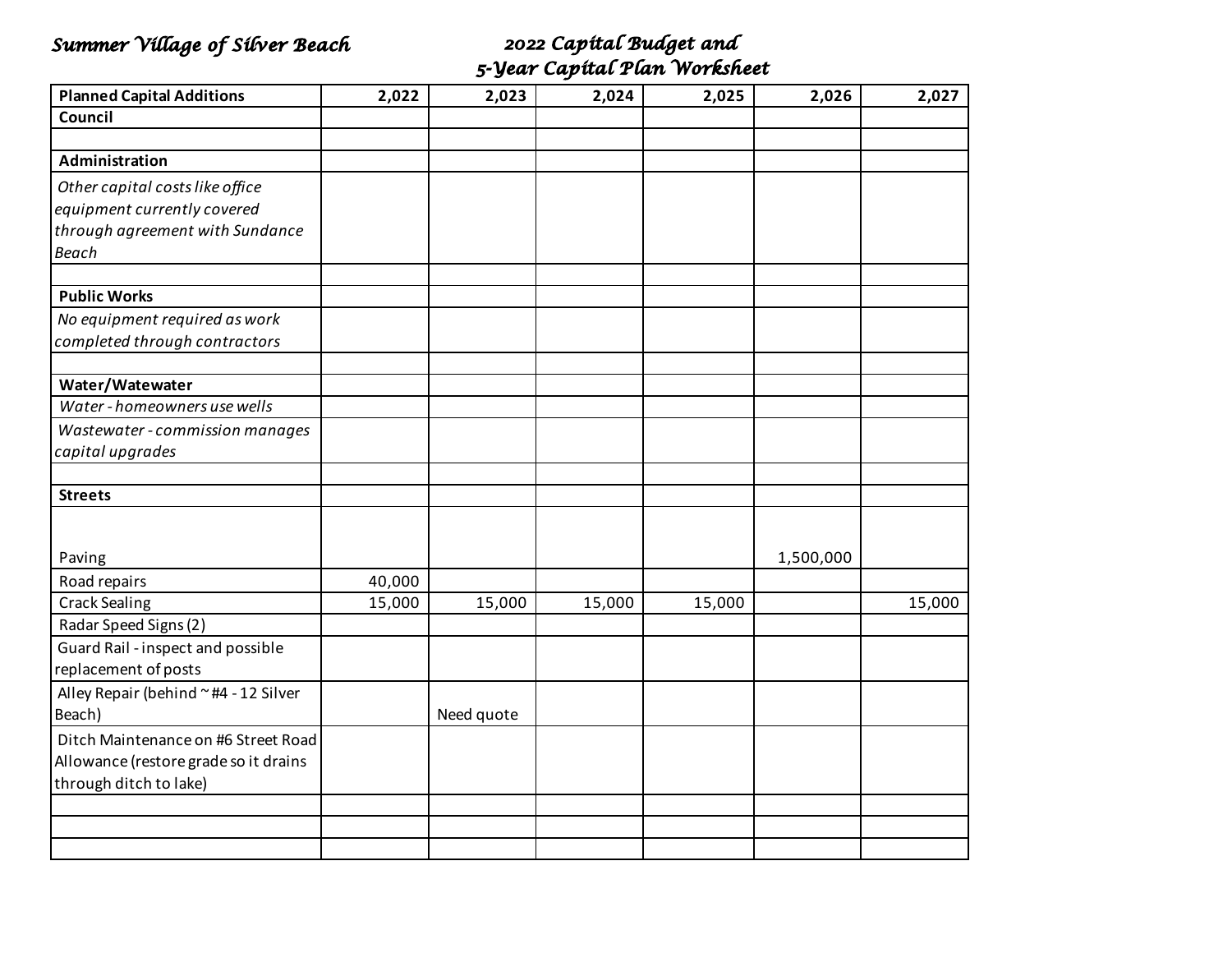## *Summer Village of Silver Beach 2022 Capital Budget and*

*5-Year Capital Plan Worksheet*

| <b>Planned Capital Additions</b>       | 2,022                    | 2,023                    | 2,024                    | 2,025                    | 2,026     | 2,027      |
|----------------------------------------|--------------------------|--------------------------|--------------------------|--------------------------|-----------|------------|
| Recreation                             |                          |                          |                          |                          |           |            |
| Water pump repair?                     |                          |                          |                          |                          |           |            |
| Washrooms? May need to be              |                          |                          |                          |                          |           |            |
| replaced if leaking                    |                          |                          |                          |                          |           |            |
| Garbage bins in Ouimette Park          | 14,900                   |                          |                          |                          |           |            |
|                                        |                          |                          |                          |                          |           |            |
|                                        |                          |                          |                          |                          |           |            |
| <b>Total Planned Capital Additions</b> | 69,900                   | 15,000                   | 15,000                   | 15,000                   | 1,500,000 | 15,000     |
|                                        |                          |                          |                          |                          |           |            |
| <b>Funding Sources</b>                 |                          |                          |                          |                          |           |            |
| Beginning Reserve Balance              | 348,755                  | 342,255                  | 342,255                  | 342,255                  | 342,255   | 342,255    |
|                                        |                          |                          |                          |                          |           |            |
| <b>MSP Grant</b>                       |                          |                          |                          |                          |           |            |
| MSI Capital Grant                      | 29,900                   | 15,000                   | 15,000                   | $\overline{\phantom{0}}$ | 1,500,000 | (439, 813) |
| <b>FGTF Grant</b>                      | 40,000                   |                          |                          | 15,000                   |           | 137,813    |
| Water For Life Grant                   |                          |                          |                          |                          |           |            |
| <b>Total Grant Funds Used</b>          | 69,900                   | 15,000                   | 15,000                   | 15,000                   | 1,500,000 | (302,000)  |
|                                        |                          |                          |                          |                          |           |            |
| Reserve funds used                     | 6,500                    | $\overline{\phantom{a}}$ | $\overline{\phantom{a}}$ | $\overline{\phantom{a}}$ |           | 317,000    |
| Donated and Contributed Funding        |                          |                          |                          |                          |           |            |
| Annual Tax Levy                        | $\overline{\phantom{a}}$ | $\overline{\phantom{0}}$ | $\overline{\phantom{a}}$ | $\qquad \qquad -$        |           |            |
|                                        |                          |                          |                          |                          |           |            |
| Borrowing                              |                          |                          |                          |                          |           |            |
| <b>Total Planned Capital Additions</b> | 69,900                   | 15,000                   | 15,000                   | 15,000                   | 1,500,000 | 15,000     |
| <b>Ending Reserve Balance</b>          | 342,255                  | 342,255                  | 342,255                  | 342,255                  | 342,255   | 25,255     |
|                                        |                          |                          |                          |                          |           |            |
|                                        |                          |                          |                          |                          |           |            |
|                                        |                          |                          |                          |                          |           |            |
|                                        |                          |                          |                          |                          |           |            |
|                                        |                          |                          |                          |                          |           |            |
|                                        |                          |                          |                          |                          |           |            |
|                                        |                          |                          |                          |                          |           |            |
| <b>Assumptions:</b>                    |                          |                          |                          |                          |           |            |